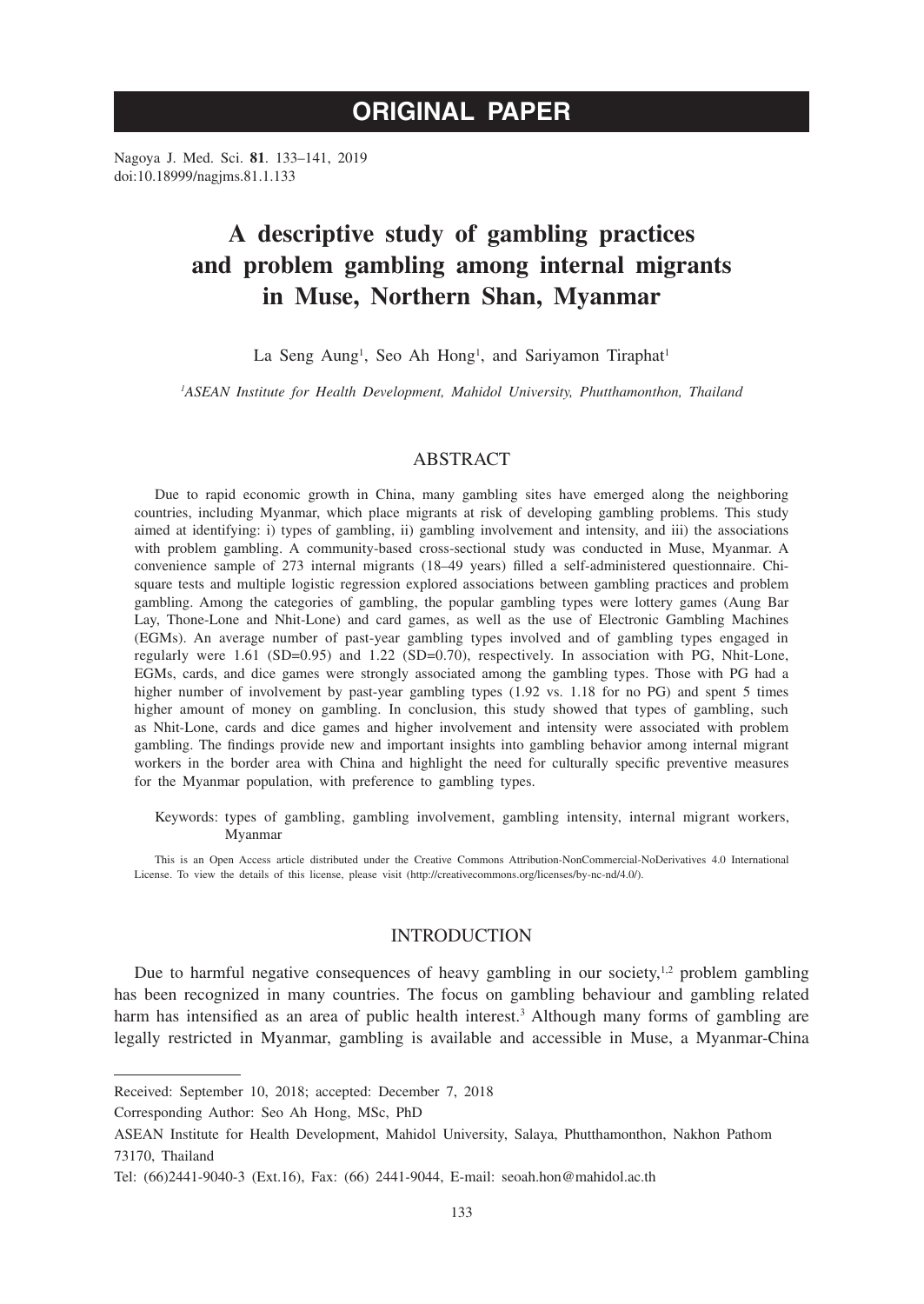border town, which hosts about 70% of the China-Myanmar border trade since 1988. Due to rapid economic growth in China, many casinos have emerged along the neighboring countries, including Myanmar and gambling has flourished in the trade zone cities on both sides of the border. As Myanmar workers in Muse with authorized passes travel back and forth between the countries, they gain access to gambling sites like casinos around China. In addition, there are many local gambling sites around Myanmar. Increased access to gambling may lead to increase in gambling<sup>4</sup> which puts them at a greater risk of problem gambling.<sup>5</sup>

Gambling is in various forms and they differ in the range of odds of winning, physical gambling locations and games involving personal skills.<sup>6</sup> The preferences for each gambling type, therefore, differ between population groups and between countries.<sup>7,8</sup> In addition, the various types of gambling are different in features and gambling experiences.<sup>9</sup> For examples, while lotteries give a chance of obtaining big amount of money by putting a small amount of money to win and do not require any special skills, football match betting involves a perceived or actual elements of skill.<sup>10</sup> Electronic Gambling Machines (EGMs), utilizing sophisticated techniques, are designed to maximize spending by pursuing rapid succession repeatedly with small amount of money and occupying prolonged play sessions by losses disguised as win and near miss.10 Based on addiction theories, some forms of gambling, in particular EGMs, are continuous games with a high reward frequency and they are more likely to cause harm than other forms.<sup>10-12</sup> An exploration of whether some forms of gambling are more harmful and risky than others is useful for planning preventive and treatment interventions.

On the other hand, several researches suggest that involvement in multiple forms of gambling is a much more important factor than the individual type of games.13-18 The more the various types of gambling, the more people are attracted to some types of gambling, take part frequently and promote the risk of evolving gambling problems.<sup>19</sup> A 15-year longitudinal study among young adults aged 15 to 30 years found that 8% of the people who were highly involved in gambling, had connection with problem gambling.20 Many studies on gambling practices, as regards gambling types and gambling involvement and intensity have been conducted mostly in western countries. There is a paucity of evidence in Southeast Asia including Myanmar. Therefore, this study aimed to identify gambling types, degree of involvement and intensity and to examine the associations with problem gambling among the internal migrant workers in Muse, Myanmar.

### MATERIALS AND METHODS

#### *Study design and participants*

A population-based cross-sectional study was conducted from April to May 2018 in Muse, a Myanmar-China border city, Myanmar. The inclusion criteria were Myanmar internal migrant workers who had lived in Muse for at least three months and those aged between 18–49 years. A total of 273 internal migrants were recruited using non-probability convenient sampling. First, the research team randomly selected four out of 10 wards in Muse, namely South, Homon, Kyel Gau, and Hona. The leaders of the village/workplace conveniently selected in each ward were invited and the study objectives were explained to them. They introduced internal migrants meeting the inclusion criteria. Since informed consent was obtained from all participants after explanation of the study objectives and assurance of the confidentiality of their identity and assurance that choosing not to participate had no disadvantage in anyway. They were asked to complete a self-administered questionnaire. Prior to the study, ethical approval was obtained from a Mahidol University Ethical Committee in Thailand (Approval No: 2018/02-043) and from the Defence Services Medical Research Center, Nay Pyi Taw in Myanmar (Document No: IRB/2018/7). All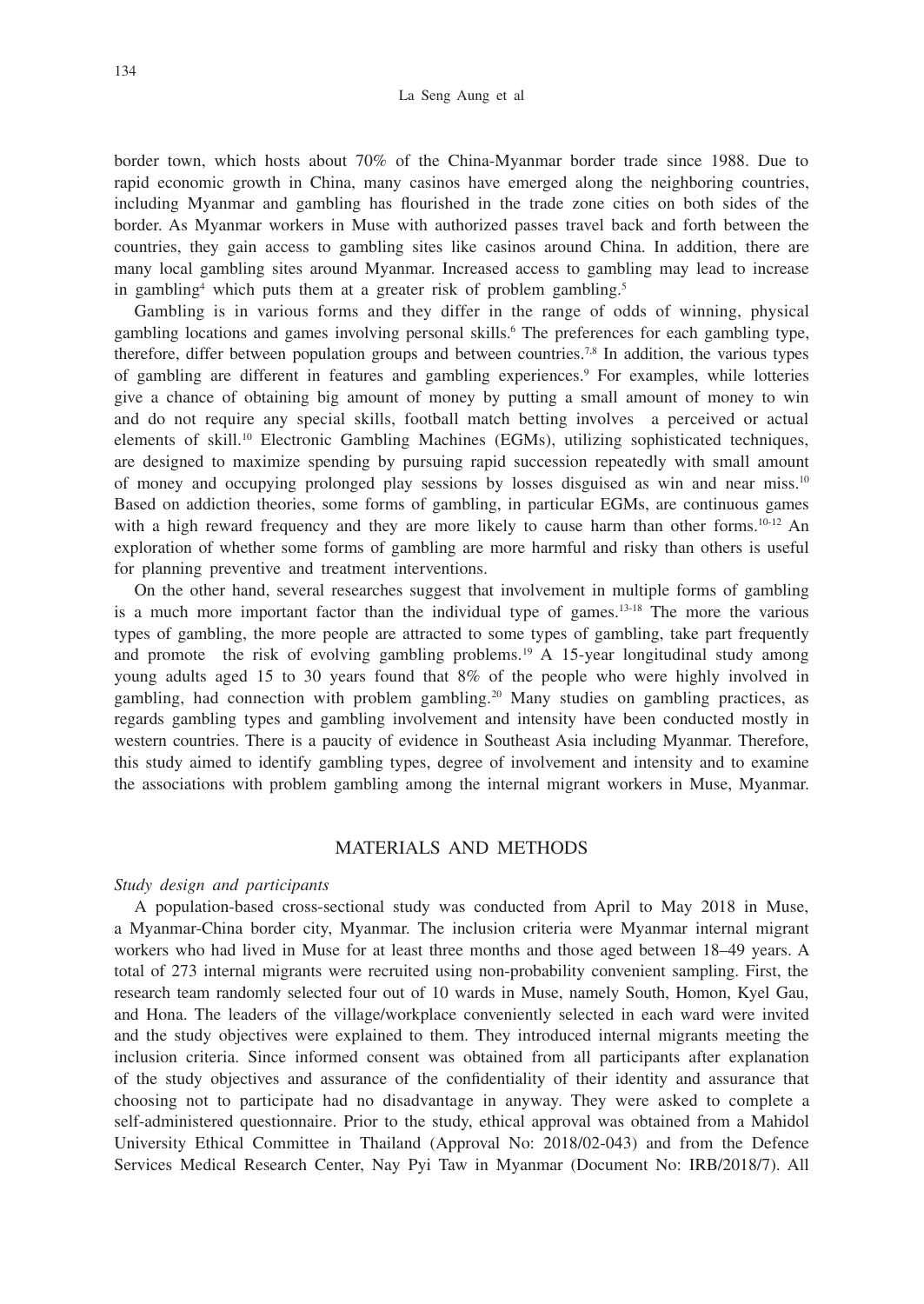data were treated anonymously with study identification number.

#### *Measures of variables*

A self-administered questionnaire was developed from literature review and translated into Myanmar language. The various types of gambling, which are popular in Myanmar were drawn from local and online sources, such as newspapers. Types of gambling in the past year were presented as follow: i) Aung Bar Lay (a monthly official state lottery); ii) Nhit-Lone (an illegal lottery, in which winner numbers were taken from the last two digits of Thai stock exchange numbers for each day); iii) Thone-Lone (an illegal lottery, in which winner numbers were taken from the last three digits of Thai state lottery biweekly); iv) cockfight; v) EGMs (for example, slots, fruit machines, catching fish machines imported from China, mostly placed in casino and gambling sites); vi) dice games (a dice with four or six animal pictures rolled by hand and covered with cup and the animal picture on upper surface of the dice is the winning bet picture); vii) card games; viii) football match betting. Due to limited internet connection in the border area, online games may not be popular and thus were not included in the study.

Gambling involvement and intensity were adopted from a previous study.<sup>10</sup> Involvement in gambling was measured with the number of gambling types at least monthly in the previous year. An individual taking part in many forms of gambling is defined as high involvement.10 Gambling intensity was measured based on the amount of money spent and hours of time spent on gambling in the last 30 days. The problem gambling was measured by the 9-item Problem Gambling Severity Index (PGSI) with range of scores  $0-27<sup>21</sup>$  Scores of  $0-2$  as no or low risk for problem gambling, 3–7 as moderate risk, and 8 and above as high risk for problem gambling or problem gamblers.

Socio-demographic variables included sex (male or female), age (18–24 years, 25–30, or 31–49), employment status (unemployed, daily manual labors or monthly paid employees, self-employed), and education (no education, primary education, middle school, high school, or higher).

## *Data analysis*

Descriptive statistics were used to describe the proportion or mean of the general characteristics and types of gambling and gambling involvement as well as the intensity of study by participants. Comparison of gambling involvement and intensity by problem gambling levels were assessed using Student t-test for continuous variables and Chi-square tests for categorical variables. Furthermore, logistic regression was performed to estimate crude odds ratio (COR) and adjusted odds ratio (AOR) and 95% confidence interval (CI) was done after adjustment for socio-demographic variables. Spearman's correlation coefficients were used to measure the strength and direction of association between gambling involvement and intensity. Data were entered and analyzed using SPSS version 22.0.

## RESULTS

About two third of the study participants were male and aged 30 or less (Table 1). About half had high school or higher education and were daily manual or unemployed workers.

In Table 2, the most popular types of gambling were lotteries, such as Aung Bar Lay (31.5%), Thone-Lone  $(26.0\%)$ , and Nhit-Lone  $(24.5\%)$  and other types, such as card games  $(27.1\%)$  and EGMs (25.6%). Almost in all types of gambling, except for Aung Bar Lay were men higher than women. For gambling involvement and intensity, an average number of gambling types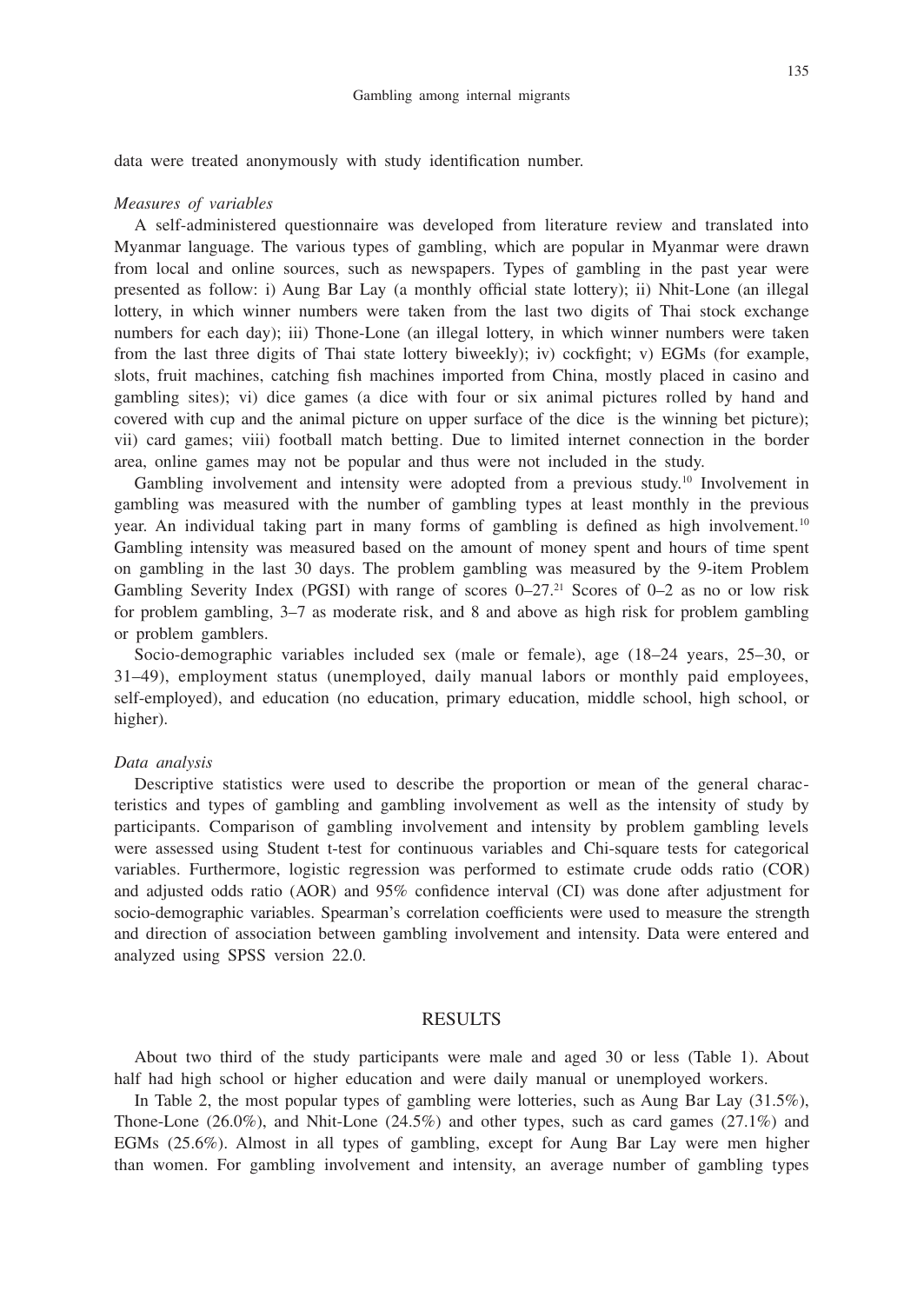|                                     | Total       |         | Men         |        | Women       |        |
|-------------------------------------|-------------|---------|-------------|--------|-------------|--------|
|                                     | $\mathbf n$ | $(\%)$  | $\mathbf n$ | $(\%)$ | $\mathbf n$ | $(\%)$ |
|                                     | 273         | (100.0) | 205         | (75.1) | 68          | (24.9) |
| Age                                 |             |         |             |        |             |        |
| $18 - 24$                           | 96          | (35.2)  | 70          | (34.2) | 26          | (38.2) |
| $25 - 30$                           | 96          | (35.2)  | 74          | (36.1) | 22          | (32.4) |
| $31 - 49$                           | 81          | (29.7)  | 61          | (29.8) | 20          | (29.4) |
| <b>Education level</b>              |             |         |             |        |             |        |
| No education/primary school         | 50          | (18.4)  | 38          | (18.6) | 12          | (17.7) |
| Middle School                       | 89          | (32.7)  | 68          | (33.3) | 21          | (30.9) |
| High School or higher               | 133         | (48.9)  | 98          | (48.0) | 35          | (51.5) |
| <b>Employment Status</b>            |             |         |             |        |             |        |
| Unemployed/daily manual workers     | 150         | (55.0)  | 123         | (60.0) | 27          | (39.7) |
| Monthly paid employed/self-employed | 123         | (45.1)  | 82          | (40.0) | 41          | (60.3) |

**Table 1 General characteristics of study population**

**Table 2 Number and percentage of types of gambling, gambling involvement and intensity**

|                                                                                       | Total            |                 | Men             |                 | Women            |                   |
|---------------------------------------------------------------------------------------|------------------|-----------------|-----------------|-----------------|------------------|-------------------|
|                                                                                       | n                | $(\%)$          | n               | $(\%)$          | $\mathbf n$      | $(\%)$            |
| Type of gambling last 12 months                                                       |                  |                 |                 |                 |                  |                   |
| Aung Bar Lay                                                                          | 86               | (31.5)          | 55              | (26.8)          | 31               | (45.6)            |
| Nhit-Lone                                                                             | 67               | (24.5)          | 53              | (25.9)          | 14               | (20.6)            |
| Thone-Lone                                                                            | 71               | (26.0)          | 63              | (30.7)          | 8                | (11.8)            |
| Cockfight                                                                             | 31               | (11.4)          | 31              | (15.1)          | $\theta$         | (0.0)             |
| <b>EGMs</b>                                                                           | 70               | (25.6)          | 55              | (26.8)          | 15               | (22.1)            |
| Dice games                                                                            | 25               | (9.2)           | 23              | (11.2)          | $\overline{2}$   | (2.9)             |
| Card Games                                                                            | 74               | (27.1)          | 64              | (31.2)          | 10               | (14.7)            |
| Football Match betting                                                                | 39               | (14.3)          | 37              | (18.1)          | $\mathfrak{2}$   | (2.9)             |
| <b>Gambling</b> involvement                                                           |                  |                 |                 |                 |                  |                   |
| Number of gambling types in last year (Mean±SD)                                       |                  | $1.61 \pm 0.95$ |                 | $1.78 \pm 0.99$ |                  | $1.10 \pm 0.60$   |
| $\overline{0}$                                                                        | 7                | (2.6)           | 3               | (1.5)           | $\overline{4}$   | (5.9)             |
| 1                                                                                     | 157              | (57.5)          | 100             | (48.8)          | 57               | (83.8)            |
| $\overline{c}$                                                                        | 54               | (19.8)          | 50              | (24.4)          | $\overline{4}$   | (5.9)             |
| $3+$                                                                                  | 55               | (20.2)          | 52              | (25.4)          | 3                | (4.4)             |
| Number of gambling types at least monthly past year<br>$(Mean \pm SD)$                |                  | $1.22 \pm 0.70$ |                 | $1.29 \pm 0.77$ |                  | $0.99 \pm 0.32$   |
| $\overline{0}$                                                                        | 7                | (2.6)           | 3               | (1.5)           | $\overline{4}$   | (5.9)             |
| 1                                                                                     | 219              | (80.2)          | 158             | (77.1)          | 61               | (89.7)            |
| $\overline{2}$                                                                        | 36               | (13.2)          | 33              | (16.1)          | 3                | (4.4)             |
| $3+$                                                                                  | 11               | (4.0)           | 11              | (5.4)           | $\boldsymbol{0}$ | (0.0)             |
| <b>Gambling</b> intensity                                                             |                  |                 |                 |                 |                  |                   |
| Amount of money spent on gambling last 30 days (MMK) <sup>1)</sup><br>$(Mean \pm SD)$ |                  | 195,709±746,544 |                 | 153,881±306,557 |                  | 321,809±1,398,198 |
| 1st tertile $(0-30,000)$                                                              | 100              | (36.6)          | 60              | (29.3)          | 40               | (58.8)            |
| 2nd tertile (31,000-98,000)                                                           | 77               | (28.2)          | 67              | (32.7)          | 10               | (14.7)            |
| 3rd tertile (99,000-10,000,000)                                                       | 96               | (35.2)          | 78              | (38.1)          | 18               | (26.5)            |
| Hours of time spent on gambling last 30 days (Mean $\pm$ SD)                          | $43.45 \pm 62.0$ |                 | $48.7 \pm 65.3$ |                 | $27.6 \pm 47.9$  |                   |
| 1st tertile $(0-6)$                                                                   | 91               | (33.3)          | 51              | (24.9)          | 40               | (58.8)            |
| 2nd tertile $(7-48)$                                                                  | 94               | (34.4)          | 80              | (39.0)          | 14               | (20.6)            |
| 3rd tertile (49-480)                                                                  | 88               | (32.2)          | 74              | (36.1)          | 14               | (20.6)            |

<sup>1)</sup>1 USD approximately equal to 1,500 MMK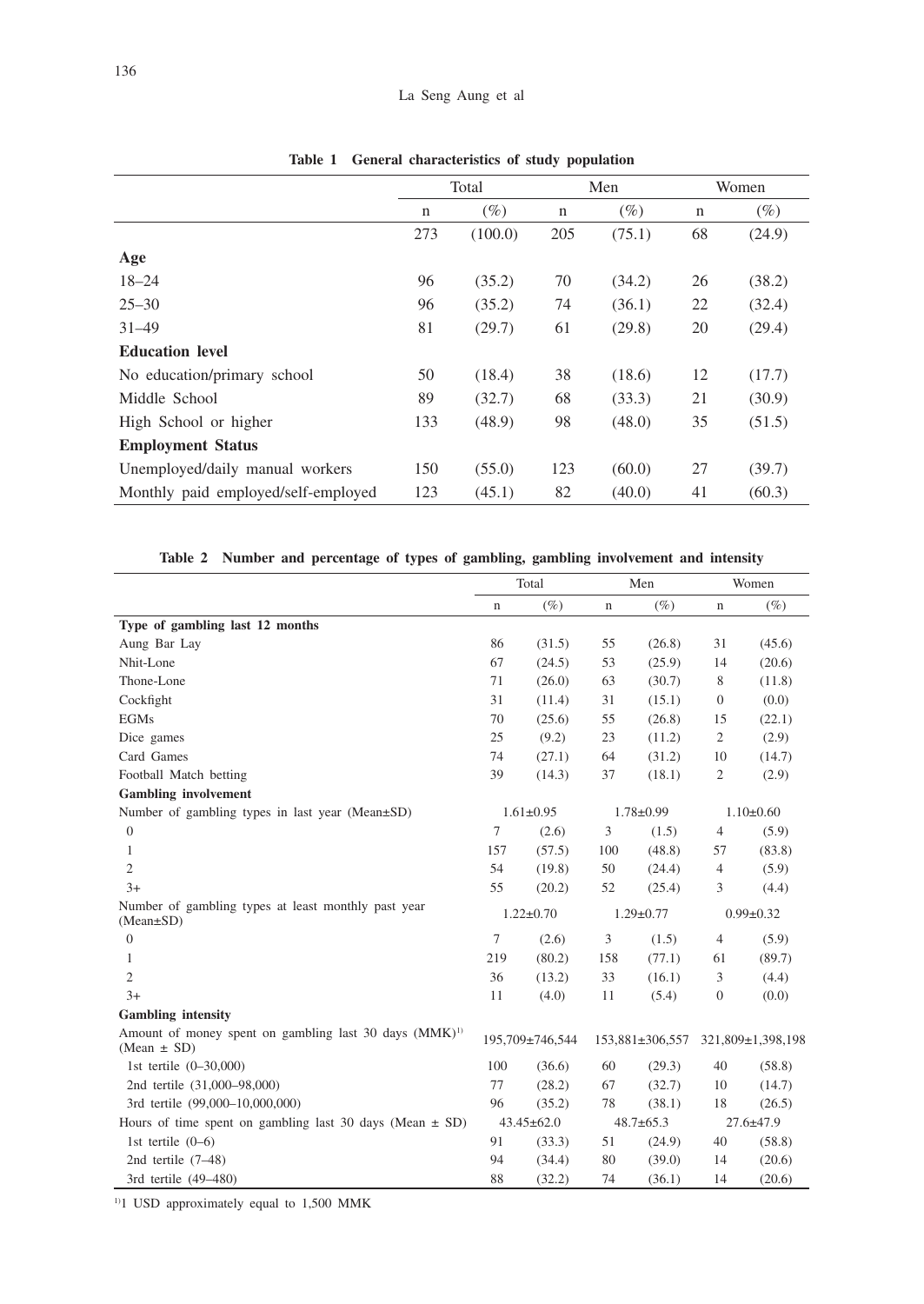involved last year and at least monthly were  $1.61$  (SD=0.95) and  $1.22$  (SD=0.70), respectively (1.78 (SD=0.99) and 1.29 (SD=0.77) for men and 1.10 (SD=0.60) and 0.99 (SD=0.32) for women). An average amount of money and hours on gambling during the last 30 days were 195,709 MMK (being approximately 130 USD, SD=746,544) and 43.5 hours (SD=61.98), respectively. Men spent more time  $(48.7 \text{ (SD=65.3)}$  for men and  $27.6 \text{ (SD=47.9)}$  for women), while women spent more money than men  $(153,881 \text{ MMK (SD=306,557) for men and } 321,809$ MMK (SD=1,398,198) for women).

Table 3 shows that the correlations between previous-year gambling involvement and gambling intensity in money or hours spent were not strongly associated (0.381 and 0.358, respectively, p<0.0001). Similar correlation was found even when gambling involvement was measured as the number of forms engaged in regularly (0.355 and 0.392, respectively, p<0.0001).

Table 4 shows the associations between types of gambling, gambling involvement and intensity and problem gambling. For the types of gambling, while those who played Aung Bar Lay was inversely associated with problem gambling, compared to those who did not, Nhit-Lone, EGMs, dice games, and card games were 2–4.5 times more likely to be associated with problem gambling and the associations remained even after adjustment for the socio-economic factors (AOR=3.05, 95% CI=1.56-5.97, AOR=5.01, 95% CI=2.42-10.4, AOR=4.32, 95% CI=1.35-13.8, AOR=2.27, 95% CI=1.21–4.26, respectively).

The past-year gambling involvement and the number of gambling types engaged in regularly were higher in problem gamblers, compared with their counterpart (1.92 and 1.33 vs 1.18 and 1.06, respectively, p<0.001). However, after adjustment for the socio-economic factors, only the past-year gambling involvement remained significant (AOR=4.65, 95% CI=2.50–8.65). Regarding gambling intensity, money and hours spent on gambling among problem gamblers were 5 times and 2 times, respectively higher than those of their counterpart  $(p<0.01)$ . Even when analyzing by tertiles of intensity, the association with problem gambling remained significant (for amount of money spent on gambling,  $AOR=3.90$  (1.98–7.69) for 2nd tertile and 8.43 (4.18–17.0) for 3rd tertile and for hours spent on gambling,  $4.12$   $(2.09-8.13)$  and  $11.2$   $(5.22-23.9)$ , respectively).

### DISCUSSION

To the best of our knowledge, this is the first study to examine gambling behavior among

|                                                        | Number of<br>gambling types in<br>Last year | Number of gambling<br>types at least<br>monthly past year | Amount of money<br>spent on gambling<br>last 30 days | Hours of time spent<br>on gambling last 30<br>days |
|--------------------------------------------------------|---------------------------------------------|-----------------------------------------------------------|------------------------------------------------------|----------------------------------------------------|
| Number of gambling types<br>in Last year               | 1.000                                       |                                                           |                                                      |                                                    |
| Number of gambling types<br>at least monthly past year | $0.542***$                                  | 1.000                                                     |                                                      |                                                    |
| Amount of money spent on<br>gambling last 30 days      | $0.381***$                                  | $0.355***$                                                | 1.000                                                |                                                    |
| Hours of time spent on<br>gambling last 30 days        | $0.358***$                                  | $0.392***$                                                | $0.636***$                                           | 1.000                                              |

|  | Table 3 Correlation between gambling involvement and intensity |  |  |  |  |  |
|--|----------------------------------------------------------------|--|--|--|--|--|
|--|----------------------------------------------------------------|--|--|--|--|--|

\*\*\*. Correlation is significant at the 0.001 level (2-tailed).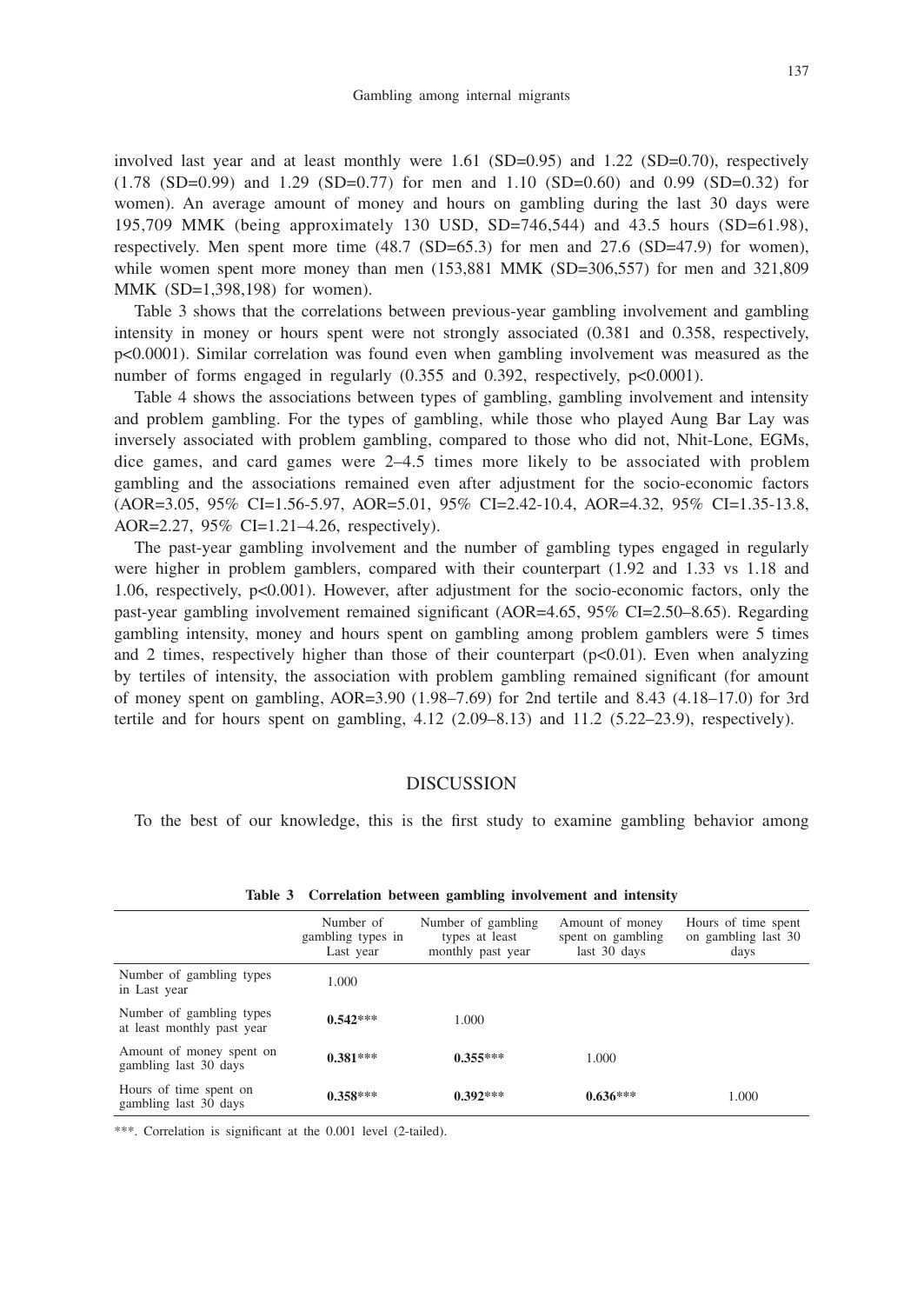|                                                        | No $(<8)$       |                     | Yes $(8+)$      |                       |               |                                      |                                               |
|--------------------------------------------------------|-----------------|---------------------|-----------------|-----------------------|---------------|--------------------------------------|-----------------------------------------------|
|                                                        | $\mathbf n$     | $(\%)$              | $\mathbf n$     | $(\%)$                | p-value       |                                      | COR (95% CI) AOR (95% CI) <sup>1)</sup>       |
|                                                        | 114             | (41.8)              | 159             | (58.2)                |               |                                      |                                               |
| Type of gambling                                       |                 |                     |                 |                       |               |                                      |                                               |
| Aung Bar Lay                                           | 46              | (40.4)              | 40              | (25.2)                | 0.0077        |                                      | 0.50 $(0.30-0.83)$ 0.58 $(0.32-1.03)$         |
| Nhit-Lone                                              | 15              | (13.2)              | 52              | (32.7)                | 0.0002        |                                      | $3.21(1.70-6.06)$ $3.05(1.56-5.97)$           |
| Thone-Lone                                             | 25              | (21.9)              | 46              | (28.9)                | 0.1935        |                                      | $1.45(0.83-2.54)$ 0.84 $(0.45-1.59)$          |
| Cockfight                                              | 11              | (9.7)               | 20              | (12.6)                | 0.4518        | $1.35(0.62-2.94)1.02(0.44-2.37)$     |                                               |
| <b>EGM</b>                                             | 13              | (11.4)              | 57              | (35.9)                | $<\!\!0.0001$ |                                      | $4.34$ $(2.24 - 8.42)$ $5.01$ $(2.42 - 10.4)$ |
| Dice games                                             | $\overline{4}$  | (3.5)               | 21              | (13.2)                | 0.0061        |                                      | 4.18 (1.40-12.5) 4.32 (1.35-13.8)             |
| Card Games                                             | 19              | (16.7)              | 55              | (34.6)                | 0.0010        |                                      | $2.64$ $(1.46-4.78)$ $2.27$ $(1.21-4.26)$     |
| Football Match betting                                 | 11              | (9.7)               | 28              | (17.6)                | 0.0638        | $2.00(0.95-4.21)$ 1.77 $(0.79-3.93)$ |                                               |
| <b>Gambling</b> involvement                            |                 |                     |                 |                       |               |                                      |                                               |
| Number of gambling types in<br>last year               |                 | $1.18 \pm 0.61^{3}$ |                 | $1.92 \pm 1.03$       | < 0.0001      |                                      |                                               |
| $0 - 1$                                                | 93              | (81.6)              | 71              | (44.7)                | < 0.0001      | $\mathbf{1}$                         | 1                                             |
| $2+$                                                   | 21              | (18.4)              | 88              | (55.4)                |               |                                      | $5.49$ $(3.11-9.68)$ $4.65$ $(2.50-8.65)$     |
| Number of gambling types at<br>least monthly past year |                 | $1.06 \pm 0.47$     |                 | $1.33 \pm 0.81$       | 0.0007        |                                      |                                               |
| $0 - 1$                                                | 102             | (89.5)              | 124             | (78.0)                | 0.0132        | 1                                    | 1                                             |
| $2+$                                                   | 12              | (10.5)              | 35              | (22.0)                |               |                                      | <b>2.40 (1.18–4.86)</b> 2.04 (0.96–4.30)      |
| Gambling intensity last 30 days                        |                 |                     |                 |                       |               |                                      |                                               |
| Money spent on gambling                                |                 | $57,649 \pm 91,665$ |                 | $294,696 \pm 964,277$ | 0.0024        |                                      |                                               |
| 1st tertile $(0-30,000 \text{ MMK}^{2})$               | 70              | (61.4)              | 30              | (18.9)                | < 0.0001      | 1                                    | 1                                             |
| 2nd tertile (30,001-98,000MMK)                         | 26              | (22.8)              | 51              | (32.1)                |               |                                      | $4.58$ $(2.42 - 8.66)$ $3.90$ $(1.98 - 7.69)$ |
| 3rd tertile<br>$(98,001-10,000,000MMK)$                | 18              | (15.8)              | 78              | (49.1)                |               |                                      | $10.1$ $(5.19-19.7)$ 8.43 $(4.18-17.0)$       |
| Hours of time spent on gambling                        | $20.6 \pm 34.3$ |                     | $59.8 \pm 71.6$ |                       | < 0.0001      |                                      |                                               |
| 1st tertile $(0-6)$                                    | 67              | (58.8)              | 24              | (15.1)                | < 0.0001      | 1                                    | $\mathbf{1}$                                  |
| 2nd tertile $(7-48)$                                   | 31              | (27.2)              | 63              | (39.6)                |               |                                      | $5.67$ $(3.01-10.7)$ $4.12$ $(2.09-8.13)$     |
| 3rd tertile (49-480)                                   | 16              | (14.0)              | 72              | (45.3)                |               |                                      | $12.6$ $(6.15-25.7)$ $11.2$ $(5.22-23.9)$     |

**Table 4 Association of types of gambling and gambling involvement and intensity with problem gambling**

1)Adjusted odds ratios after controlling for age group, sex, education, and employment status

 $2$ <sup>2)</sup>1 USD approximately equal to 1,500 MMK

3)Mean±SD

internal migrant workers in a Myanmar-China border area in a Southeast Asian county where gambling is popular despite its illegality. The popular forms of gambling related to greater risk of problem gambling were Nhit-Lone, EGMs, dice, and card games. The past-year gambling involvement (number of gambling types involved) and intensity (amount of money and hours spent on gambling last month) were strongly associated with problem gambling even after adjustment based on socio-economic factors.

Although, types of gambling have a similar basic, for example, the chance of getting winning amount than the bet value. The most popular types of gambling were lottery-type games in this current study, in line with a neighboring country, Thailand (69.5%).<sup>22</sup> This current study showed that the top three popular lottery games are Aung Bar Lay (31.5%), Thone-Lone (26.0%), and Nhit-Lone (24.5%). The Aung Bar Lay, an official government state lottery, is widely available and easily accessible due to affordable range of prices in Myanmar nationwide. Thus, women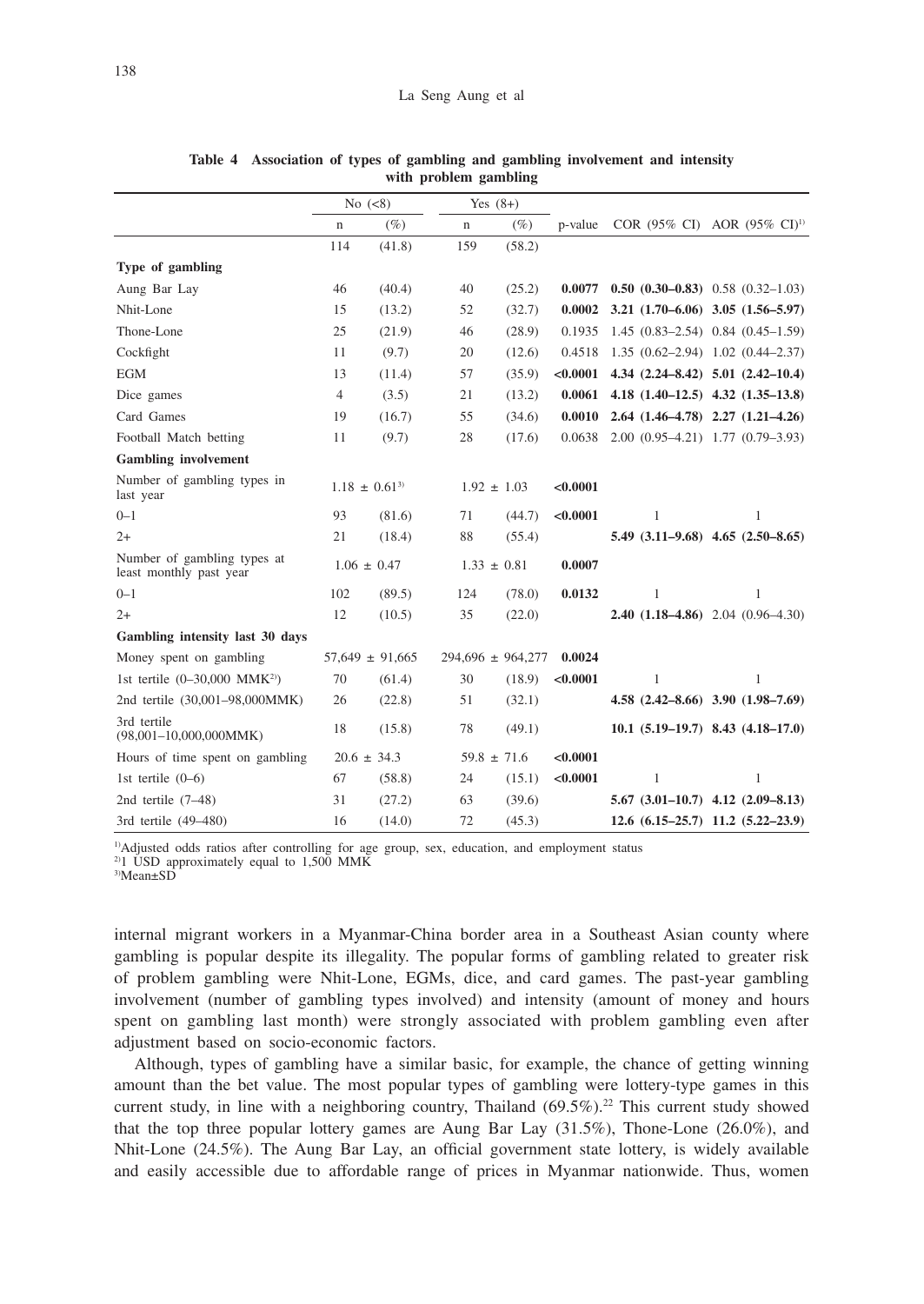played the most  $(45.6\%)$ . It was supported by Swedish<sup>23</sup> and Canadian studies<sup>24</sup> which revealed that males are likely to be involved in strategic type of gambling (skill-based gambling), while female are likely to engage in the non-strategic type (chance-based forms of gambling). Except for Aung Bar Lay, all the other gambling types are illegal in Myanmar. The other types of illegal lottery, such as Nhit-Lone and Thone-Lone are also popular and widespread in Myanmar. People who regularly take part in specific types of gambling can be at risk of developing problem gambling.8,25 Among the local lotteries, Nhit-Lone was strongly associated with problem gambling. It may be explained that while all the winning numbers for Aung Bar Lay and Thone-Lone are chosen in a single day every month and every two weeks, respectively, the winning number for Nhit-Lone is announced 5 days a week, which place Nhit-Lone players at risk of problem gambling. The top three games which are more likely associated with problem gambling were card games, dice (animal betting), and EGMs. Although, the features of card games and dice games (e.g. animal betting) are varied between countries, they are commonly played in Asia, as a recreational activity in exchange for money. They mostly exchange mental skill for money. In particular, card games were the second popularly used game and had a strong association with problem gambling in the current study, which is consistent with a previous study.<sup>13</sup> Since most of the migrant workers are daily manual labors, they gather together during their free time and play cards. This frequent involvement could place people at risk of developing problem gambling, due to familiarity with gambling as entertainment, and their likelihood of socializing with other gamblers.26 In terms of EGMs, it stood in the third place among popular types of gambling in this study as Myanmar people can play in casinos and gambling sites in China side, though EGMs are mostly used in casinos, where residents are prohibited from entering casinos in Myanmar. The strong association with problem gambling can be explained by that EGMs who make people involve in lengthy sessions of play by pursuing rapid succession repeatedly with small amount of money.<sup>10</sup> It was reported that continuous types of gambling with big reward often (e.g EGM) are more associated with problem gambling compared to the discontinuous types of gambling and slow games (e.g monthly and weekly lotteries).<sup>27</sup> This study pointed out that legal lotteries are relatively less harmful, but other types of gambling, such as Nhit-Lone, EGMs, dice games, and card games can have negative consequences through regular and lengthy sessions of participation due to the nature of continuity and element of skill or perceived skill involvement.25,28,29

This study showed that the average number of forms of gambling in which problem gamblers participated was 1.92 during the last year and 1.3 on a regular base (median=1). In addition, those who involved more than one type of gambling were about 40% during the last year and about 20% during the previous month. Only 2.6% reported no participation. Furthermore, the average amount of money spent on gambling was 195,709 MMK [approximately 130 USD], which is higher than the general earning of daily manual labors (9 USD per day) and around 45 hours were spent on gambling. This may indicate that internal migrant workers in the border area may have negative consequences due to excessive gambling.

In line with previous studies, high involvement in gambling<sup>10,17-19,30</sup> were closely associated with problem gambling. The average money spent on gambling last year was 5 times higher among problem gamblers, compared to their counterpart (294,696 MMK [approximately 196 USD] vs 57,649 MMK [approximately 38 USD]) and the average hours on gambling was 3 times higher among problem gamblers (60 hours vs. 20.6 hours for no problem gamblers, respectively), which is in consistence with previous studies.<sup>31,32</sup> This current study also showed a significant but weaker correlation between past-year involvement and intensity (0.38 for money spent on gambling and 0.36 for hours spent on gambling) than those in a Swedish study  $(0.54 \text{ and } 0.61, \text{ respectively})$ .<sup>10</sup> A Thai study suggested that there is a mediating effect of gambling intensity on the relationship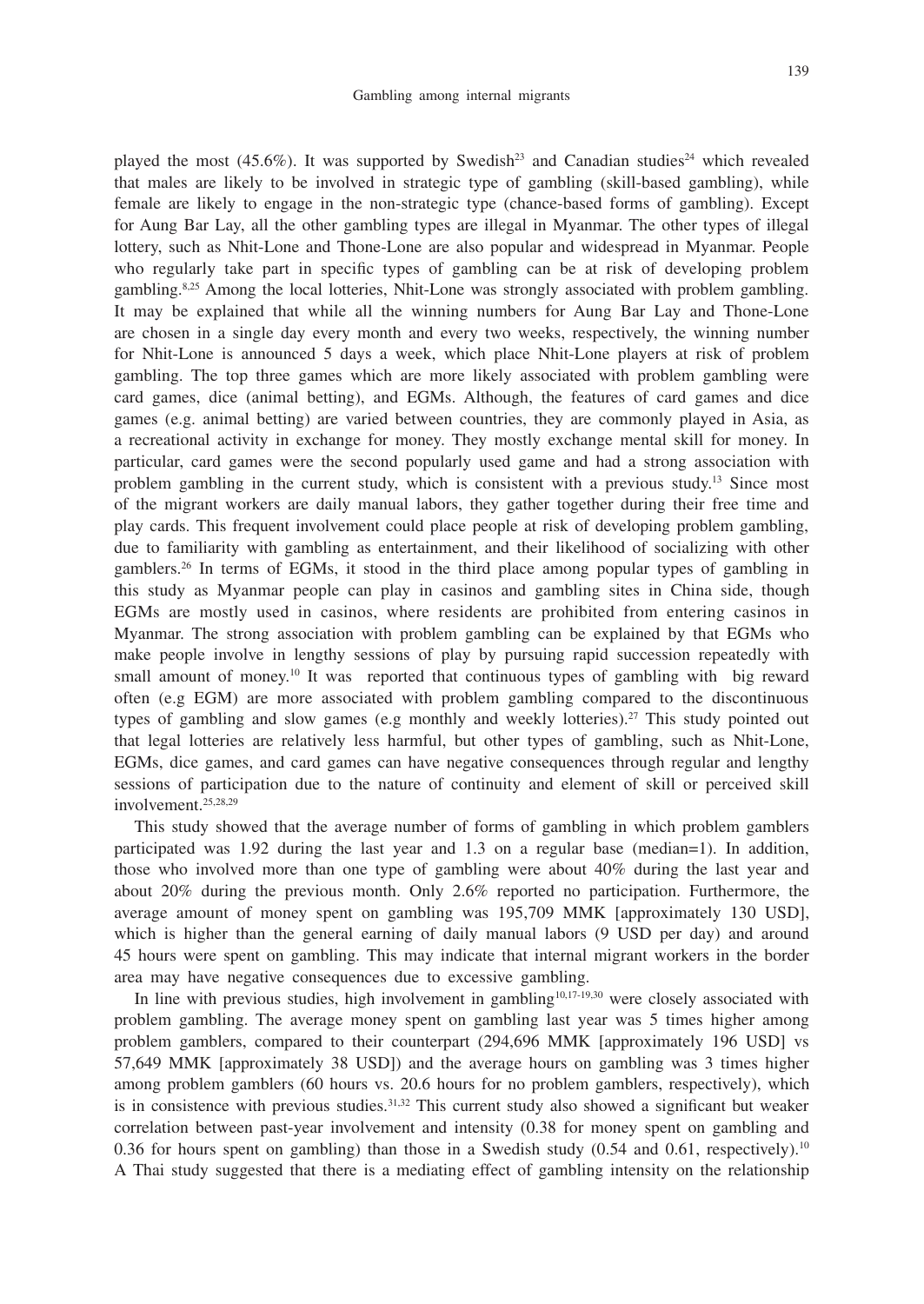between gambler's belief and problem gambling.<sup>32</sup> Thus, it is postulated that an association of involvement with problem gambling might be caused or strengthened by the intensity, which is an essential aspect of problem gombling,<sup>10</sup> as high intensity leads to increasing harms from gambling.31 Further study is needed to identify the negative consequences of gambling on the functioning of family and intimate relationships between individuals, family and community.

There are a number of limitations worthy of consideration. As the study sample  $(n=273)$  is relatively small from non-probability sampling, it did not represent the whole internal migrant workers in the Myanmar-China border area. In addition, due to the nature of cross-sectional study, it is difficult to find out causal relationships. Furthermore, it is also possible that participants underreported their gambling behavior because of social desirability effects. Despite these limitations, the findings provide new and important insights into gambling behaviors among internal migrants in the border area of China. In our opinion, there is a dearth of studies on gambling behaviors in Southeast Asian countries particularly among internal migrants in national border areas. The study has increased our understanding of the gambling involvement and addiction among internal migrants. Without evidence-based information on gambling practices and its related problems among internal migrant workers in national border areas, it is not a surprise that local authorities would not believe many internal migrant workers have gambling problems, not to mention developing appropriate measures to address this health hazard. The findings of this study highlight the need for culturally specific preventive measures for the Myanmar population.

In conclusion, this study showed that Nhit-Lone, EGMs, dice and card games and higher gambling involvement and intensity are strongly associated with problem gambling. The findings provide important new insights into gambling behaviors among internal migrants in the border area of China and the need for culturally specific preventive measures for the Myanmar population, taking preferences of gambling types across population groups.

# CONFLICT OF INTEREST

All the authors declare that they have no conflict of interest.

## **REFERENCES**

- 1 Korn DA, Shaffer HJ. Gambling and the health of the public: adopting a public health perspective. *J Gambl Stud*, 1999;15:289–365.
- 2 Wong DFK, Zhuang XY, Jackson A, Dowling N, Lo HHM. Negative mood states or dysfunctional cognitions: their independent and interactional effects in influencing severity of gambling among chinese problem gamblers in Hong Kong. *J Gambl Stud*, 2018;34:631–645.
- 3 Calado F, Griffiths MD. Problem gambling worldwide: an update and systematic review of empirical research (2000–2015). *J Behav Addict*, 2016;5:592–613.
- 4 Dickins M, Thomas A. *Gambling in culturally and linguistically diverse communities in Australia*. Melbourne: Australian gambling research centre, Australian Institute of Family Studies; 2016.
- 5 Abbott M, Binde P, Clark L, et al. *Conceptual framework of harmful gambling: an international collaboration revised September 2015*. Ontario, Canada: Gambling Research Exchange Ontario (GREO); 2015.
- 6 Thorpe A, Miller C. *Gambling related harm: a review of the scope for population health intervention*. Glasgow: NHS Health Scotland; 2014.
- 7 Petry NM, Stinson FS, Grant BF. Comorbidity of DSM-IV pathological gambling and other psychiatric disorders: results from the National Epidemiologic Survey on alcohol and related conditions. *J Clin Psychiatry*, 2005;66:564–574.
- 8 Williams RJ, Volberg RA, Stevens RMG. The population prevalence of problem gambling: methodological influences, standardized rates, jurisdictional differences, and worldwide trends. *Report prepared for the Ontario Problem Gambling Research Centre and the Ontario Ministry of Health and Long Term Care*.